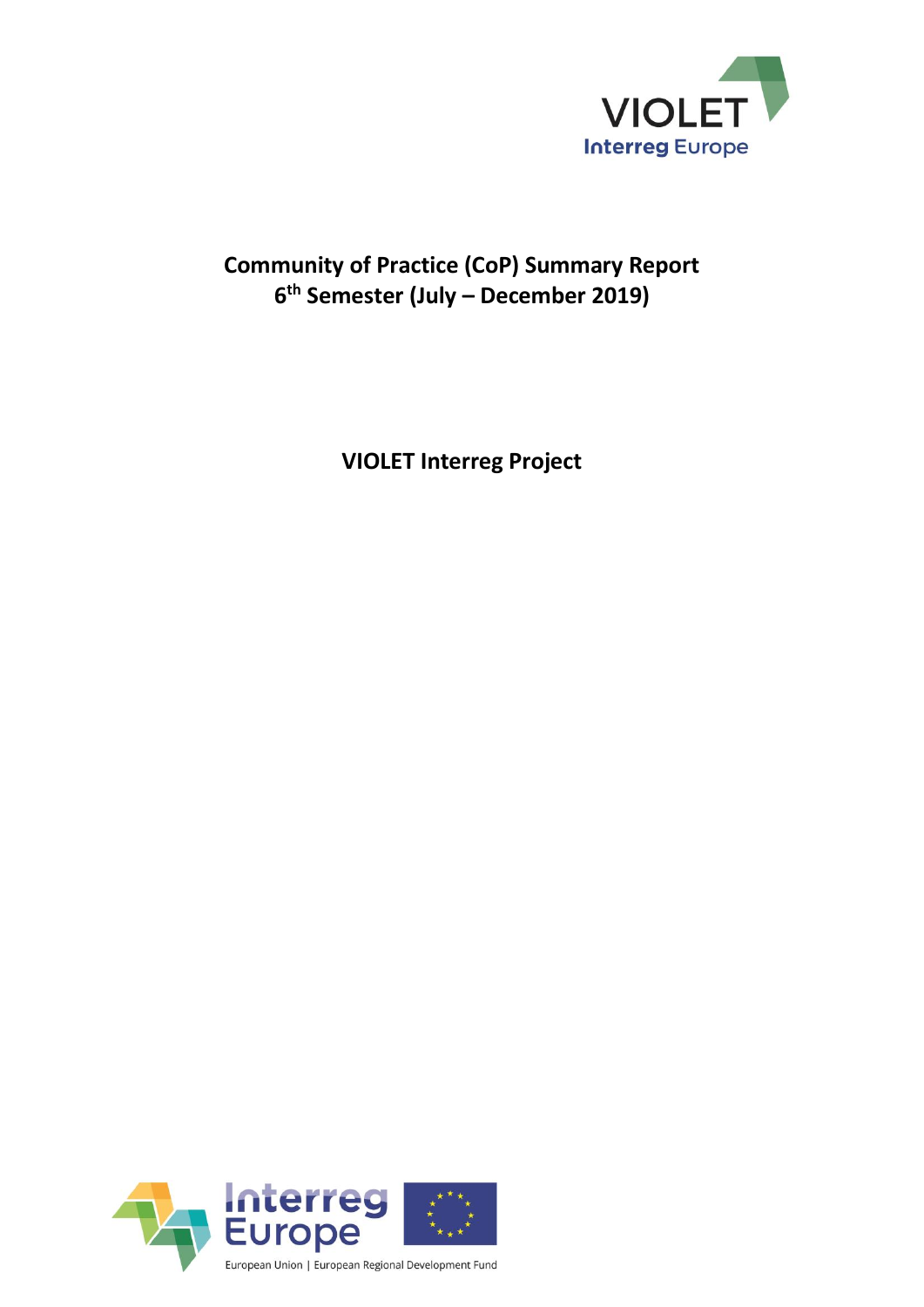

### **Brief Introduction**

The 6<sup>th</sup> semester Community of Practice (CoP) meetings of the project partners of the ERDF funded VIOLET Project took place during July 2019 and December 2019. The project results and progress from the current semester at a local level were disseminated via the webspace and social media.

The 6<sup>th</sup> semester CoP meetings of the VIOLET Interreg Project and dealt extensively with the work related to the development of the Action Plan and Phase 2 monitoring activities. The Action Plans were presented to the regional Community of Practice members to increase the impact and raise awareness about the chances attached to the project.

Partners worked with their local CoPs to influence their policy instruments and to identify any additional policy that could benefit of the VIOLET exchange. Each partner has taken advantage of different tools in order to receive adequate feedback for its development.

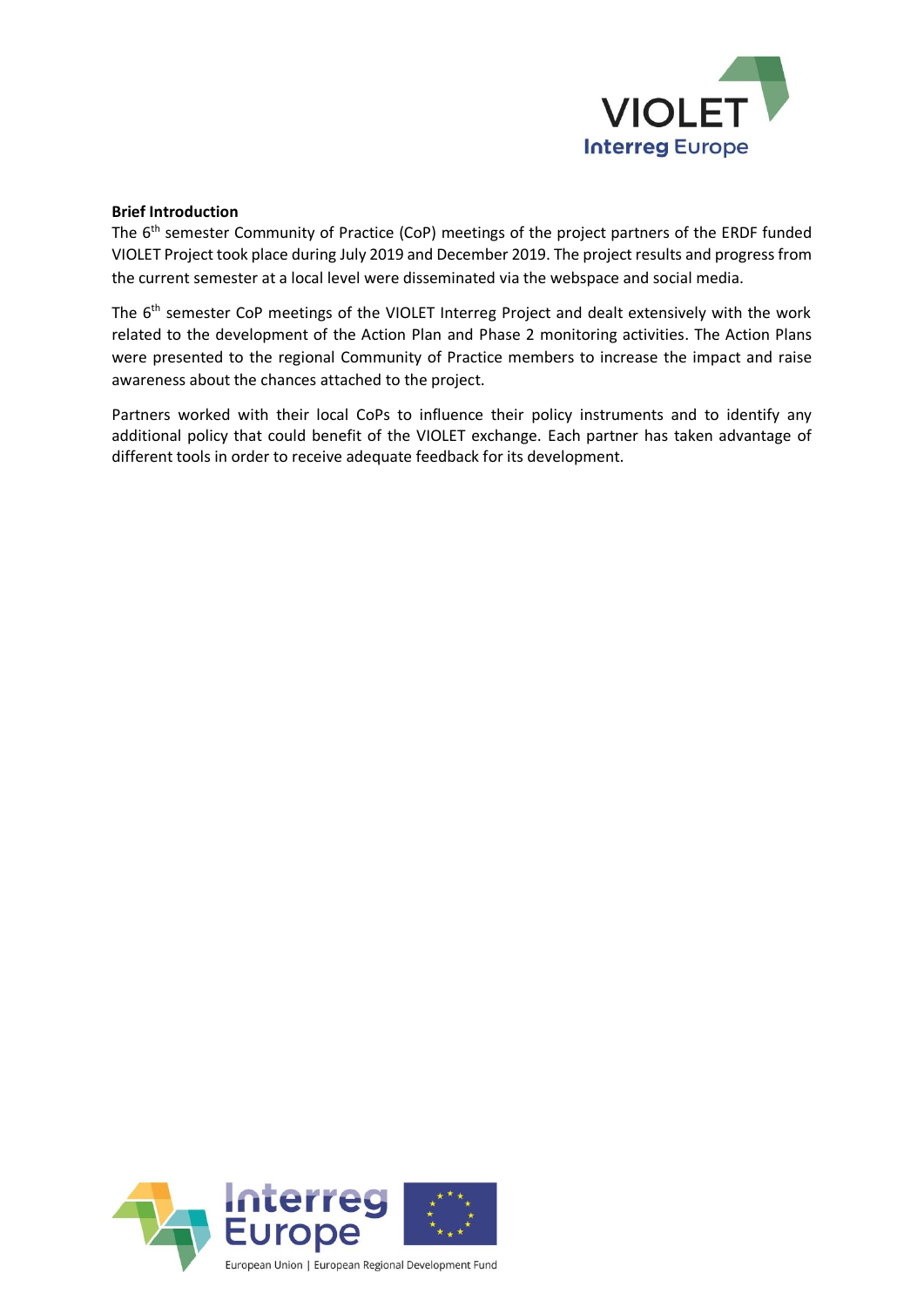

### **South-East Regional Development Agency (Romania)**

The 6<sup>th</sup> semester CoP meeting and corresponding WISE event for SE RDA took place on the 28<sup>th</sup> of November 2019 with the support of Buzau Municipality – project relevant stakeholder – in Buzau, Romania. Present at the meeting were 20 participants, including energy auditors, consultants on energy efficiency, site managers, public servants and school building managers. The CoP and WISE event was held together with the INNOTRANS ''Enhancing transport innovation capacity of regions'' project in order to give more visibility to both Interreg Europe projects. VIOLET envisages the reduction of  $CO<sub>2</sub>$  emissions through energy reduction in traditional buildings while INNOTRANS enables carbon emissions reduction through innovation in the transport sector.

During the 6th semester, SE RDA concentrated on finalising the development of the Regional Action Plan. After several consultations with ROP Intermediate Body representatives, it was decided to change the focus of the Action Plan and to concentrate on improving Priority Axis 5.1 ''Conservation, protection, promotion and development of natural and cultural heritage'' as initially foreseen in the application, rather than Priority Axis 3.1 ''Supporting energy efficiency, intelligent energy management and renewable energy use in public infrastructures, including in public buildings and in the housing sector''. Based on an in-depth analysis of Priority 5.1 provisions, SE RDA has realised the need to extend and to increase the impact of Priority Axis on energy efficiency-related measures since the actual objective envisages only heritage-related measures with no focus on energy efficiency. In particular, the Action Plan aims to revise and to update the project monitoring methodology (projects under implementation within PA 5.1) by introducing an energy efficiency-related approach as well as to increase the number of heritage buildings with improved classification of energy consumption, by providing owners with an easy-to-use methodology to evaluate the energy efficiency measures. These changes to the Action Plan was largely discussed during the COP meeting and the experience of stakeholders as ROP beneficiaries was used in order to integrate their feedback into the final version.

Additionally, given the high level of interest shown by the regional stakeholders in what concerns the exchange of experiences and learning on integration between heritage and energy efficiency in buildings (from a policy improvement perspective), a new Cooperation Agreement was concluded with Buzau Municipality (September 2019) – as a project stakeholder, an active local public administration in what concerns implementation of energy efficiency measures and one of the main 2014-2020 ROP beneficiaries in the region. By involving local public authorities (5 local authorities from 4 counties out of 6 Region's counties) in VIOLET, SE RDA has made use of their experiences as ROP beneficiaries and supported us to identify the weak points of ROP implementation and propose measures for the policy improvement.

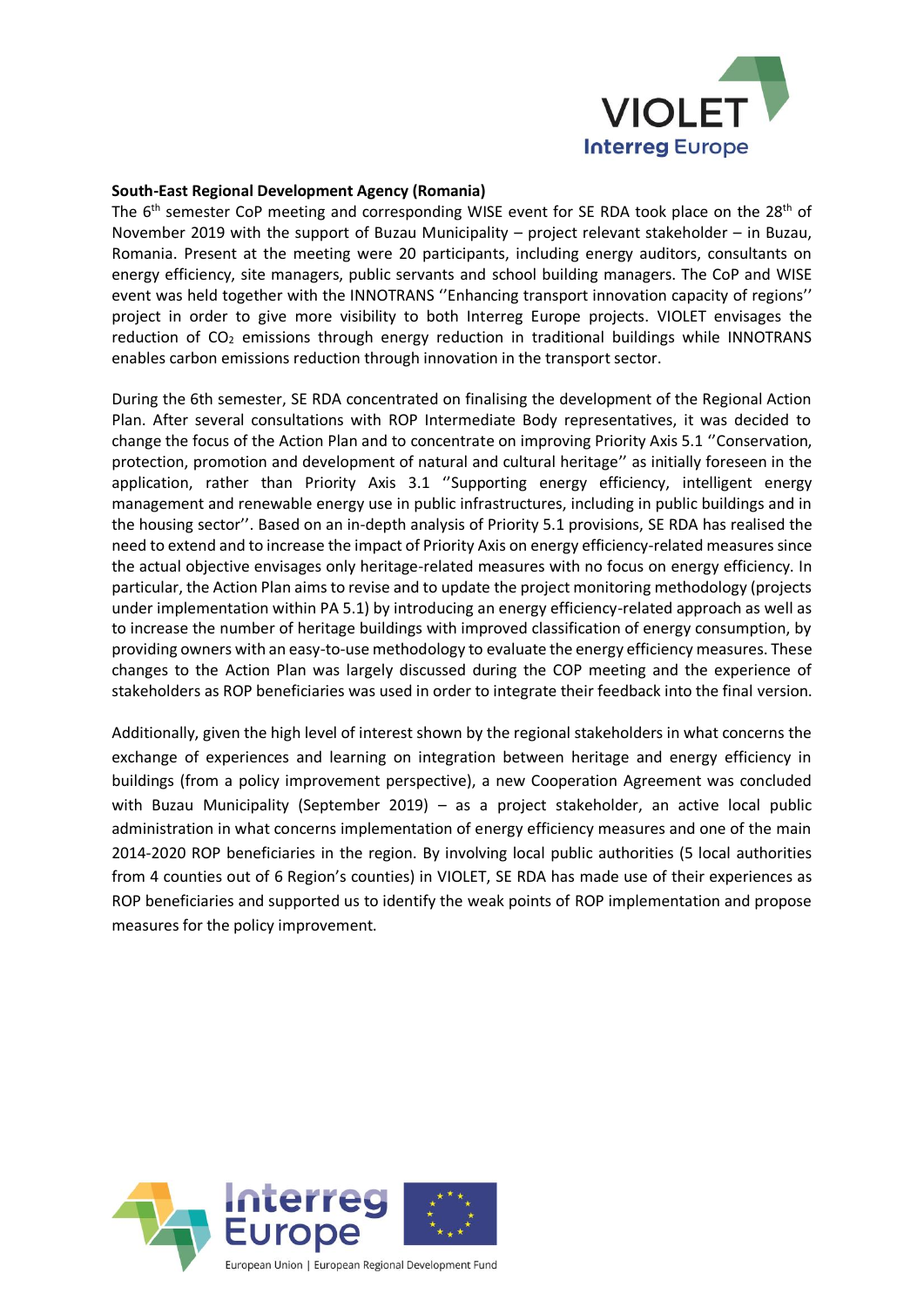

### **Cyprus Energy Agency (Cyprus)**

The 5<sup>th</sup> aggregate CoP meeting was organised in conjunction with a staff exchange with the Municipality of Middelburg on the 3<sup>rd</sup> of December 2019 in Nicosia, Cyprus. Relevant participants from both the field of energy and culture heritage – including a representative from the Cyprus Architectural Heritage Organisation as well as a representative of the Managing Authority from the Energy Service, Ministry of Energy, Commerce and Industry – attended the event. The idea was to present the local actions addressed within CEA's Action Plan for the VIOLET Project, especially as three new stakeholders were invited to participate in the CoP meeting. These three new stakeholders – an architect from the Antiquities Department, a professor from the University of Cyprus [responsible for the Masters 'Conservation and Restoration of Historic Buildings and Sites'], and a mechanical engineer [expert on the Energy Efficiency of buildings and experienced with restorations] – participated in the meeting along with the other CoP members.

During the first part of the meeting, all the work done during PHASE 1 was presented in order to give the broader picture of the project and its impact up to this day. The main focus was the local Action Plan which was presented in order to get a feedback from all the participants., specifically for the Actions to be implemented in Phase 2. The second part of the meeting, which was held in English, was joined by two representatives from Middelburg Municipality. During this part of the CoP meeting and staff exchange, emphasis was given on the local financial incentives for heritage buildings. Two presentations were held, one from each relevant department within CEA [Antiquities Department and Preservation Sector], followed by a round table discussion. The discussion was very beneficial for both the CoP members and the Middleburg partners as it gave the opportunity to learn from each other's experiences, and to see what can be implemented at local level.

Additionally, feedback given during the roundtable discussions allowed for CEA's Action Plan to be modified accordingly. The members of the CoP agreed that the indicators should be adjusted after the approval of the Action Plan, but as a first step they need to be identified. At least one representative indicator was set for each of the Actions included in the Action Plan, whereas an overall indicator was established for the Action Plan as a whole. Members of the CoP representing universities and relevant NGOs identified some projects and actions that can be combined with VIOLET objectives, the local Action Plan and especially Action 3, the 'Issuance of Guidebook for the energy upgrade of heritage buildings'. Their recommendations were taken into consideration for the implementation of PHASE 2 of the project.

The CoP meeting concluded with two study tours: the first at a museum in the historic centre of Lefkosia, and the second at the site of a building currently restored to be used as community offices in the suburban village, Pera Orinis. The buildings were specifically selected based on pre-defined criteria. Both sites are declared buildings: the museum is housed in adjacent listed buildings, whereas the community offices are housed in an Ancient Monument. In addition, both of sites were included in the assessment which took place in the current semester to address local needs related to VIOLET's objectives. This assessment concerned the issuance of Energy Performance Certificates [EPCs] for heritage buildings and the selected two buildings presented a high ranking compared to other buildings.

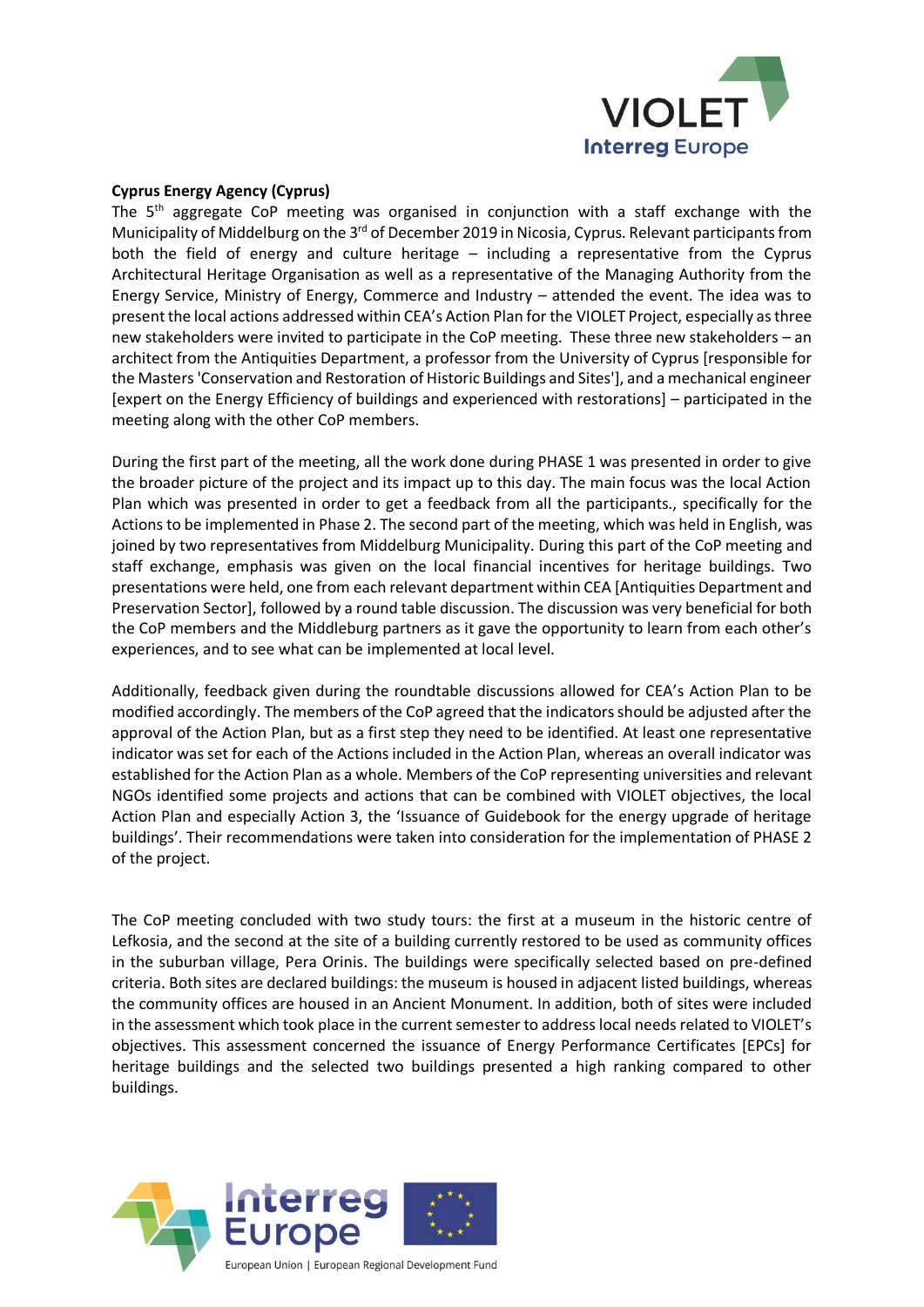

During the study tours, the architects responsible for the two restorations, who are also members of the local CoP, provided detail descriptions for all the measures taken during the buildings' reconstruction in order to improve their Energy Efficiency. The event was deemed as very beneficial for all the participants as it presented the opportunity to see VIOLET's objectives from a holistic view, i.e. local actions, challenges, opportunities, regulations, incentives and site works. All the participants provided a valuable input with feedback, concerns and opinions. Most of these aspects were also included in the Submitted Action Plan for Cyprus.

Overall, the CoP members contributed actively through the whole meeting, providing important feedback, information and suggestions. The basic outputs of the meeting and the work implemented so far within the project, were:

On a policy level

- There is a positive response for addressing energy efficiency issues in heritage buildings, but is not easy for the Competent Departments to take initiatives or responsibility;
- There is a lack of dual expertise in the Competent Departments, however, they are positive in case of cooperation between departments;
- Except the technical aspects, the gap and the complexity in regards the energy performance of cultural heritage buildings, involves also economic and political aspects;
- The proposed policy improvements should promote targeted, measurable measures for the energy upgrade of heritage buildings;
- There is a positive response to small changes until more decisive decisions are made;
- It is impracticable to create an incentive plan solely for the energy upgrade of heritage buildings;
- The simplification of procedures and the definition of competencies regarding the energy performance of cultural heritage buildings, are essential.

On a technical level

- Whilst almost every heritage building can accommodate some energy improvements without harming either its special interest or environmental performance, an appropriate balance is needed to avoid measures that might increase the risk of deterioration of the building fabric or harm the building's character;
- Simple measures such as roof insulation can bring significant improvements, however they request relevant guidelines and dual expertise for energy efficiency and cultural heritage;
- Appliances and fittings can often be upgraded giving considerable savings without the need to substantially alter historic fabric;
- Maintenance and continuous use are an important factor An older building that is kept in use and in a good state, it will generally perform much better than one that is neglected;
- On settlements that have a lot of heritage buildings, other techniques can be provided on community level, i.e. district heating, community photovoltaic system.

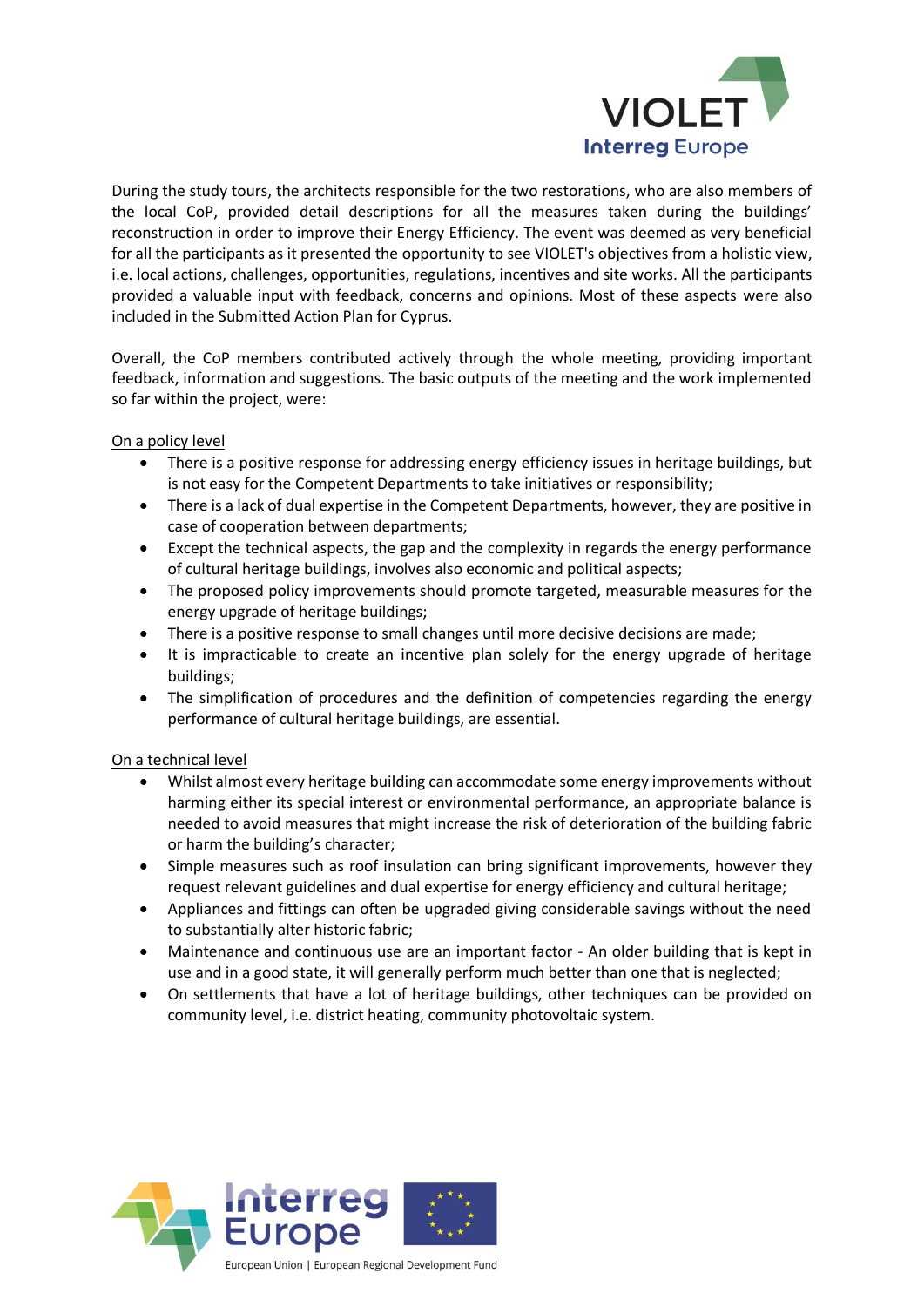

# **The Public Enterprise for Social Housing and Refurbishment in Andalusia, Regional Ministry of Public Works and Housing (AVRA) (Spain)**

The sixth CoP meeting of the CoP took place the  $4<sup>th</sup>$  of December 2019 in the headquarters of the Regional Ministry of Development, Infrastructure and Territorial Planning (CFIOT) and the Andalusian Housing and Rehabilitation Agency (AVRA) in Calle Pablo Picasso in Sevilla, Spain. The main purpose of this meeting was to present the last draft of the Action Plan before its final delivery on the 31<sup>st</sup> of December and discuss it with the members of the VIOLET CoP in Spain in order to collect their latest assessments and implement any necessary modifications. This working session was also used to discuss the contributions to the EU Policy Recommendation Paper being prepared by AVRA.

To open the  $6<sup>th</sup>$  semester CoP meeting, both the General Secretary of Housing from the Regional Ministry of Development, Infrastructure and Territorial Planning (CFIOT) and the General Director of the Andalusian Housing and Rehabilitation Agency (AVRA) highlighted the relevance the meeting, as it was the last one before the delivery of the Action Plan. They also pointed out the fundamental role of the members of the CoP to support, promote and improve the Action Plan and they thanked to the members for their presence and involvement. The representatives from CFIOT and ACRA also spoke about the regional and European political context in which the VIOLET Project should be highlighted, and the opportunity that AVRA and CFIOT – and for instance, the Andalusian regional government – have to promote a strategic change in Andalusian policies. In this sense, the influence of the VIOLET project on PRPHIA actions that have already included energy efficiency parameters in the drafting of the VIOLET project or in the public tender was also highlighted.

Additionally, the CFIOT is developing some initiatives aligned with VIOLET, such as the drafting of the Plan Vive Andalucía, in which a line of rehabilitation of heritage buildings and another for research is foreseen. Another initiative discussed was the development of an inventory of Andalusia's historic buildings, which is to be set in motion with the intention of preserving the buildings' architecture and identity, as well as their utility. CFIOT also demonstrated the need to establish a very clear eligibility criteria in the ERDF OP so that the interventions promoted in the VIOLET Project can be implemented.

An overview of the current status of the VIOLET project was given by Marta Romero of AVRA, who also presented the timeframe of the project and the feedback from the JS and Bordeaux regarding the Action Plan and the EU Policy Paper. AVRA also summarised findings from the last CoP meeting. External experts, J.J. Sendra and Rosana Caro, presented the latest version of the Action Plan, emphasising that in the current context there is a need of decarbonisation the cities and to provide solutions for European policies related to rehabilitation and conservation of historical buildings considering energy efficiency parameters.

Roundtable discussions were, in which contributions were given as to how to improve the Action Plan. A main takeaway from the CoP meeting was that VIOLET is only the beginning of implementing a longterm strategy in Andalusia: all members in the CoP feel the need to continue working together, aligned with the objectives of VIOLET project. Many action and research topics were brought to light together with the statement that the next regional OP also must consider the findings and needs delivered thanks to the VIOLET project, and all the supporting strategies, programmes and plans concerning traditional building rehabilitation. To conclude the 6<sup>th</sup> semester CoP meeting, the Head of the Architecture Service from the CFIOT thanked the CoP members and invited them to the presentation of the final VIOLET Action Plan to be held in January 2020.

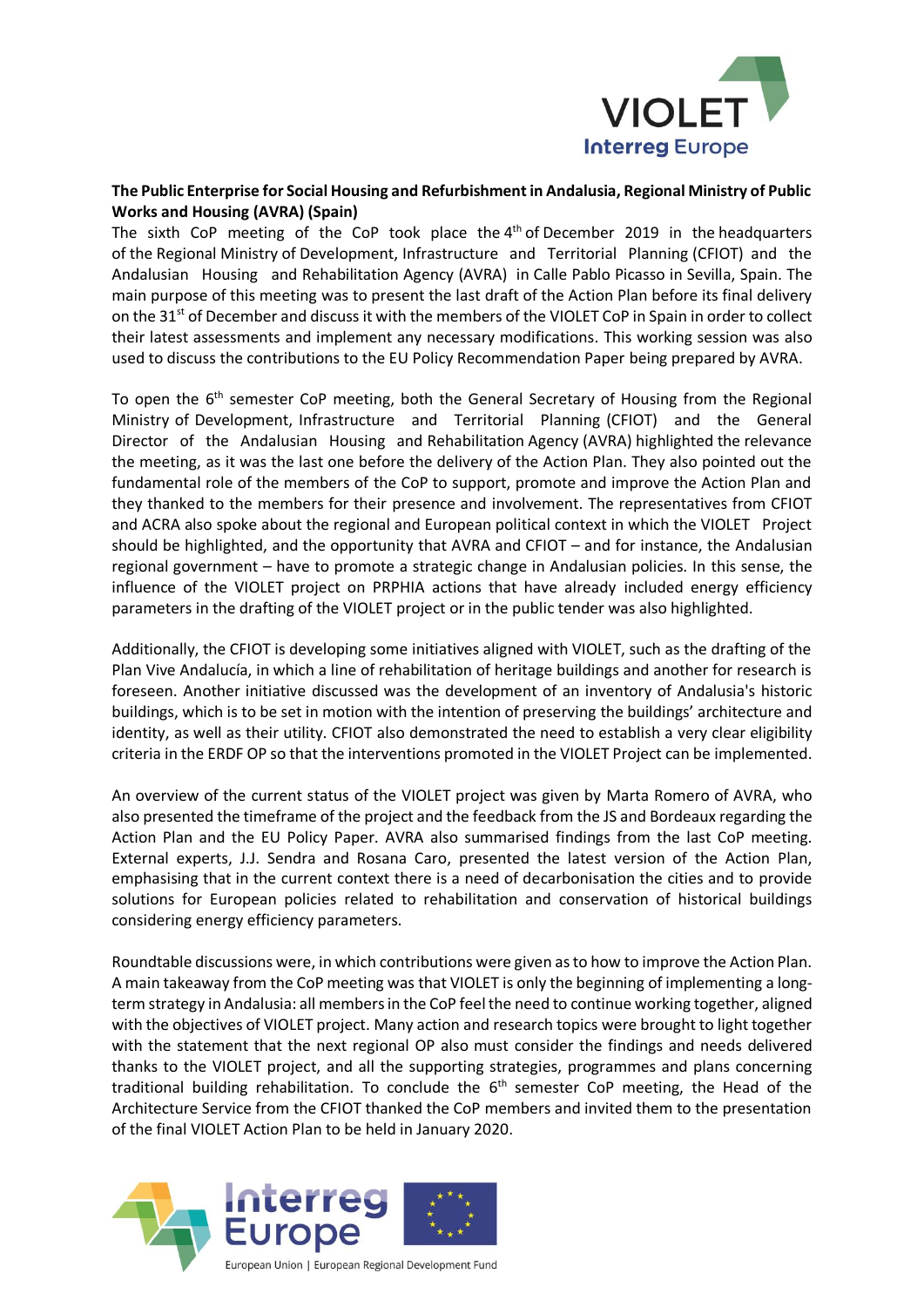

### **Municipality of Middelburg (Netherlands)**

The Municipality of Middelburg engaged in two separate CoP exchanges for the VIOLET project within semester 6, once on the  $3<sup>rd</sup>$  of September 2020 and again on the  $5<sup>th</sup>$  of November 2020. The COP includes stakeholders from various relevant disciplines who are often busy with conserving monuments and / or with energy consumption reduction. Together, the CoP boasts a lot of knowledge and expertise, and in this way they can learn from each other. Together the CoP discusses methods that have been used elsewhere and whether they might also be suitable for our project.

During a VIOLET knowledge exchange in July 2019, project leader Annet Hannewijk, Bernard Vercouteren and Rogier Havermans met with VIOLET partners Alec in Bordeaux. There, the Municipality of Middelburged gained knowledge of their Ma Rénov project, through which apartment owners are consulted and offered assistance in making their shared buildings energy efficient. The representatives from the Dutch municipality shared their knowledge gained with the other CoP members in the 6<sup>th</sup> semester CoP meetings. Based on the Ma Rénov project, the Municipality CoP came up with the SLH (Sustainable Listed House) Coach.

The SLH (Sustainable Listed House) Coach addresses the local problem that listed house owners – as a result of other actions made by the municipality – did make minor improvements to their monuments, but major energy-saving measures were not taken. Interviews revealed that owners dreaded the difficult licensing process, amongst having to find a good contractor and fearing that the measures were not being properly implemented. The SLH Coach takes the owner from A to Z by the hand: the owner can draw up concrete plan, develop a permit application, request multiple quotes from renowned companies and perform quality checks during and after the work. Currently, a test with five building owners is being considered to see if it has an effect.

Following the CoP meetings, CoP partner Erfgoed Zeeland has developed approximately 100 SLH (Sustainable Listed House) Passports. Many building owners have decided to implement energy efficiency measures (most small, but some large). After these measures are implemented, the Passport should be updated; however, this is not yet carried out, because it costs significant time and money. One of the ideas to solve this problem is to combine it with the biannual inspections that are already carried out for the listed houses.

Other significant actions from the  $6<sup>th</sup>$  semester VIOLET CoP meetings include the opportunity to exchange with the Interreg 2 Seas project, Solarise: in Middelburg, solar energy is being generated for this project under the historic roof of the old town hall (so it is not visible to the public). Also, the CoP partner HZ University of Applied Sciences is going to allow students to do research with 'blowerthrough' tests in historic buildings and with insulating paint. Further on R&D, innovations are exchanged with each other during the CoP meetings. During the  $6<sup>th</sup>$  semester CoP meetings, CoP members discussed innovative perovskite solar cells and energy storage in old silo buildings (e.g. pumping water with solar energy, energy from downward hydropower when the sun is not shining).

Finally, together with the CoP partners, the Municipality has developed their Action Plan. This will result in an improvement of local policy on the route to a carbon neutral Middelburg by 2050.

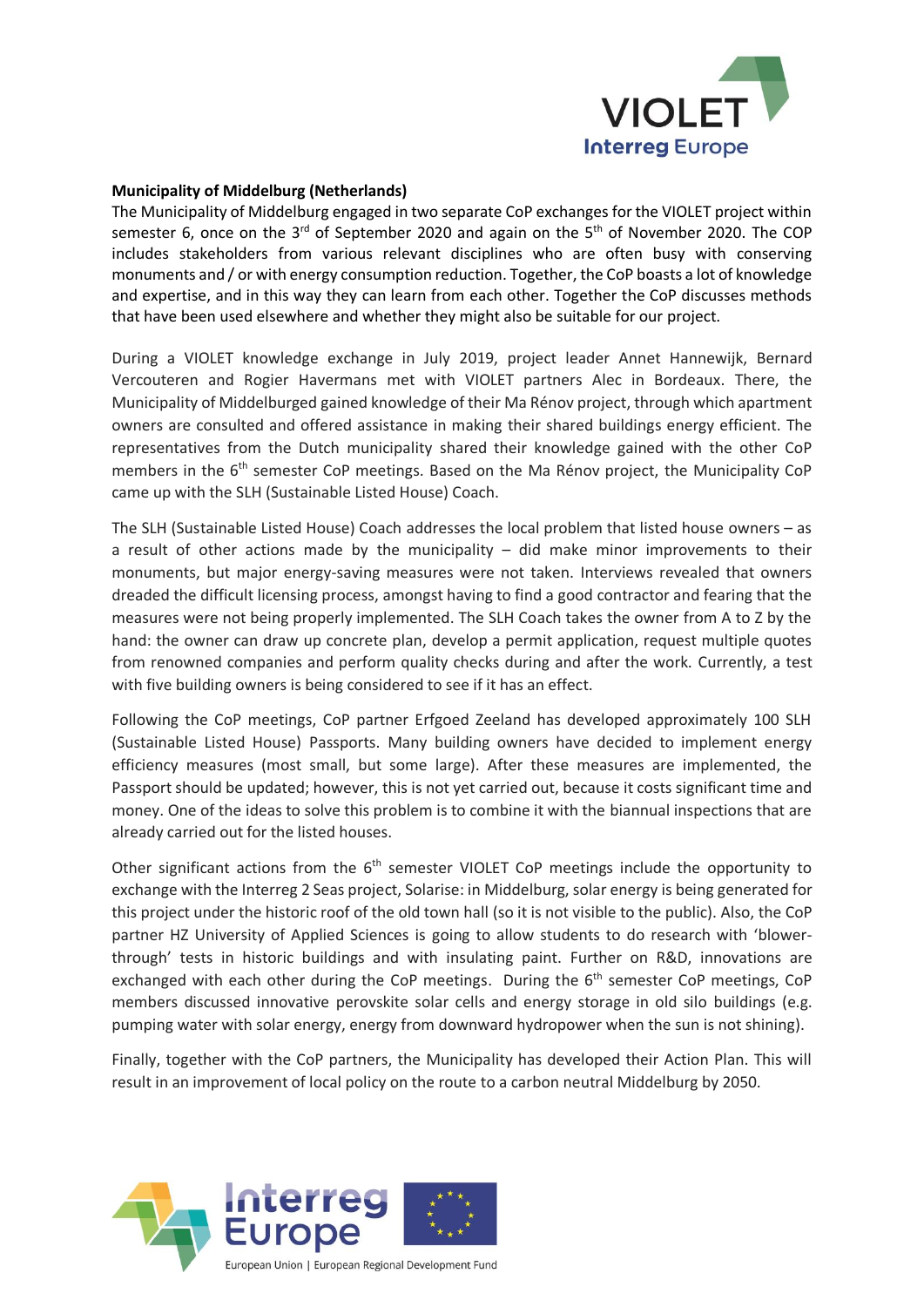

# **Local Energy and Climate Agency (ALEC) (France)**

The 7<sup>th</sup> CoP meeting of the Local Energy and Climate Agency (ALEC) gathered 25 European partners and 15 local stakeholders on the  $31<sup>st</sup>$  of October 2019 at the Urban Planning Agency of Bordeaux Metropole in Bordeaux, France. In the opening by Maryse Combres, a regional elected member in charge of energy efficiency and renewable energy sources, the CoP meeting focused on the benefits of the VIOLET project within the New Aquitaine region in France:

- They have launched three calls for projects on buildings energy efficiency on three types of buildings (groups of private housing, municipal social housing and social housing buildings (the building has to have a maximum of 20 housing units), with a 1000  $\epsilon$  bonus for traditional buildings – this bonus would not have existed without the VIOLET project.
- They work with Alec and the support of CoP members to is related to the PREE (Regional Program for Energy Efficiency) which will be deployed in 2020. Some actions of this programme will be directly linked with traditional and old buildings, which would not have been the case without VIOLET project.

The 6<sup>th</sup> semester CoP meeting also allowed for the presentation of the CREBA tool, a French adaptation of the Guidance Wheel developed by the British organisation, the Sustainable Traditional Buildings Alliance (STBA). The aim of the tool is to help professionals who want to adopt a holistic and responsible approach regarding old buildings renovation by:

- Comparing different solutions in terms of technical, energy and heritage. The wheel present more than 50 measures that can be used for the refurbishment of old buildings.
- Identifying advantages and concerns of each measure and possible interactions between them. The concerns are colour coded – from green (nothing to report) to dark red (critical concerns) – and their summary is shown in the wheel rings for technical, energy and heritage concerns.
- Proposing the best bundle of options.

The wheel is both an aid to decision-making and a way of learning about traditional buildings renovation. It has been designed for professionals, but it could be also useful for homeowners of old/traditional buildings to verify that all the necessary steps are taken, without replacing professional consultancy. In addition to the CREBA tool, the CoP members were also presented the new French certification label for heritage buildings by a member of Effinergie.

This association aims to promote low energy consumption in built and renovated buildings, through the creation of several certification labels. It could be compared to Minergie in Switzerland or Passivhaus in Germany. To develop this new label and then to assess the projects, different organisations have been mobilised, including some French regions, architects, design and technical offices and two ministries (for construction and for architecture and heritage). "Efficient renovated old buildings" means low energy consumption level, heritage preservation and comfort improvement.

The 6<sup>th</sup> semester CoP also featured a presentation of Middelburg Municipality's good practices. One of the objectives of the CoP meeting was to enable the European VIOLET partners and the local CoP